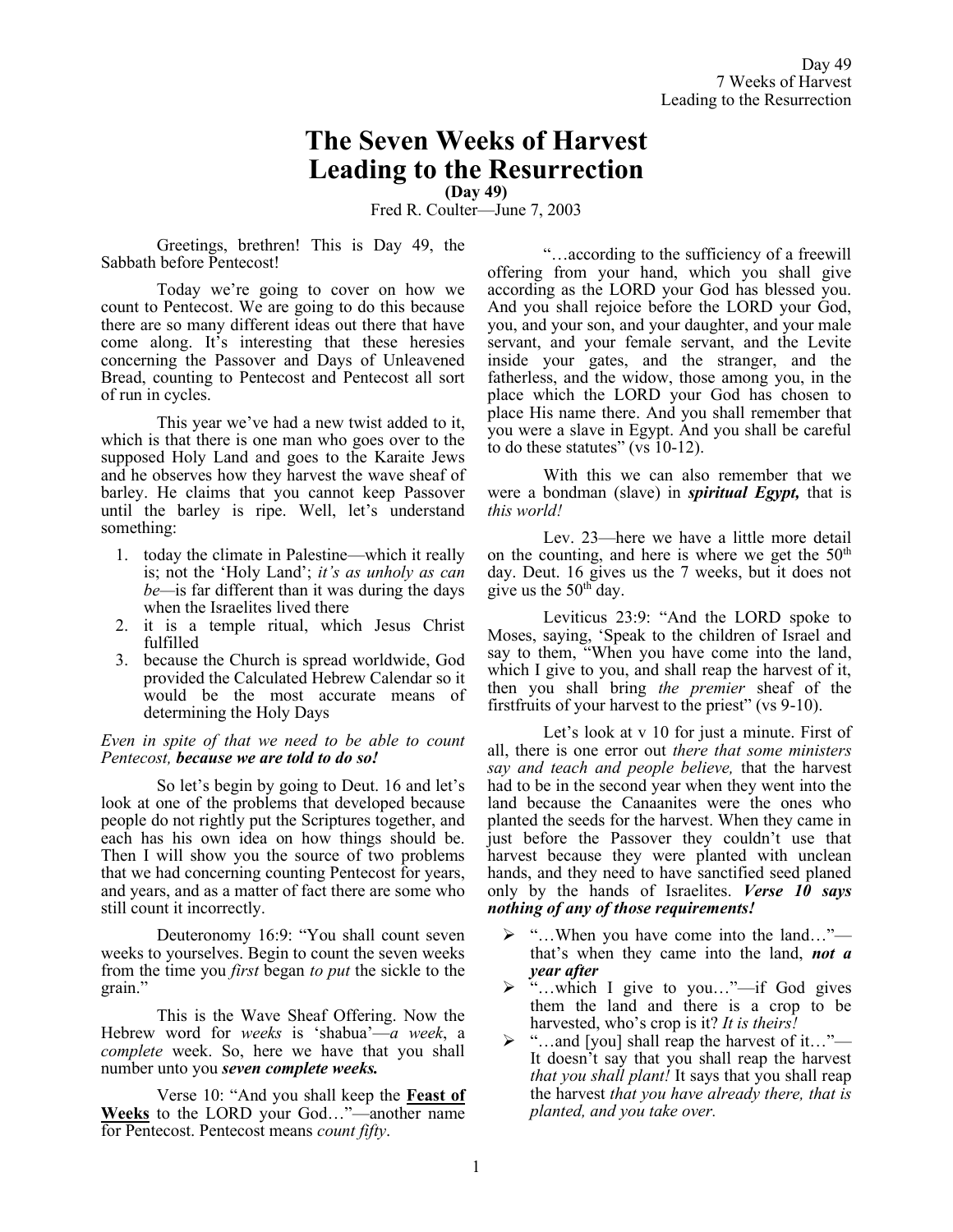➢ "…then you shall bring *the premier* sheaf of the firstfruits of your harvest to the priest" this was the Wave Sheaf Offering.

They were to do this when they came into the land. This was not kept in the sense of the Wave Sheaf Offering all during the forty years that they were in the wilderness. They kept Pentecost as a memorial of giving the Ten Commandments. When they came into the land—another way—the exact way of determining it is according to the grain harvest. As we are going to see, it is the grain harvest that leads up to Pentecost, and Pentecost is a grain harvest Feast.

This *firstfruits means the premiere sheaf.* This is the one that symbolized Christ. This is the one that He fulfilled. So, we count from—as we will see in Christ fulfilling this—when He was accepted of God the Father, and was the perfect sacrifice for the sins of all mankind. Let's read a little more detail about this.

Verse 11: "And he shall wave the sheaf… [elevate and wave the sheaf] …before the LORD to be accepted for you. On the next day after the Sabbath the priest shall wave it."

We have during the week of Unleavened Bread, like this year:

- Passover Tuesday night
- Night to be Remembered Wednesday night
- Holy Day Thursday
- Friday was the preparation day
- weekly Sabbath

Christ was resurrected at the end of the weekly Sabbath, He ascended and was accepted of God the Father on *the morrow after the weekly Sabbath during Unleavened Bread.*

Therefore, the beginning of *the count always is with the day that Jesus was accepted!*  That becomes day #1 of the 50-day count, which is also according to the ritual here when the priest waves the Wave Sheaf Offering.

Let's come to John 20. We'll come back here to Lev. 23 and look at the count a little bit more, but let's see where we find this literally fulfilled right after the women came to the tomb early in the morning on the first day of the week. They came there early in the morning, actually Mary Magdalene left the house before the sun had risen, but it was getting light and she left while it was yet dark. Then she came to the tomb and saw that it was empty. She ran back and told Peter and John; they came and looked at the tomb, and then they left and Mary Magdalene stayed there.

John 20:11: "But Mary stood outside the tomb weeping; and as she wept, she stooped down *and looked* into the tomb. And she saw two angels in white who were sitting, one at the head and the other at the feet, where the body of Jesus had been laid. And they said to her, 'Woman, why are you weeping?' She said to them, 'Because they have taken away my Lord, and I do not know where they have laid Him.' And after saying these things, she turned around and saw Jesus standing, but did not know that it was Jesus" (vs 11-14).

So, as a resurrected spirit being, Jesus was able to manifest Himself in a way where people would not necessarily recognize Him. Just like it was here with Mary Magdalene, and as we find in Luke 24 with the two disciples as they went to Emmaus. When she turned herself she saw Him standing there, didn't know it was Jesus.

Verse 15: "Jesus said to her, 'Woman, why are you weeping? Whom are you seeking?' Thinking that He was the gardener, she said to Him, 'Sir, if you have carried Him off, tell me where you have laid Him, and I will take Him away.'…. [then Jesus revealed Himself to her]: …Jesus said to her, 'Mary.' Turning around, she said to Him, 'Rabboni'; that is to say, 'Teacher.' Jesus said to her, 'Do not touch Me, because I have not yet ascended to My Father. But go to My brethren and tell them that I am ascending to My Father and your Father, and My God and your God" (vs 15-17).

Then she went. Jesus apparently then ascended to heaven, was accepted by God the Father, and then came right back to the earth.

First of all, He appeared to the two disciples that were walking on their way to Emmaus. They were talking about the things that had happened and were telling Jesus, and Jesus appeared to them in a way that they couldn't recognize Him, so He walked with them all the way down to Emmaus. He went into the inn, and they sat down to eat and when He broke bread and blessed it then they recognized it was Jesus. Jesus then immediately disappeared from them, and the two disciples went on back to where the apostle were. Here is John's account of this and then we'll go see Luke's account of it.

Verse 19: "Afterwards, as evening was drawing near that day, the first *day* of the weeks, and the doors were shut where the disciples had assembled **for fear of the Jews**… they weren't having a special Sunday meeting here] …Jesus came and stood in the midst, and said to them, 'Peace *be* to you.'"

He just immediately appeared right in the room. He either walked through the wall, or through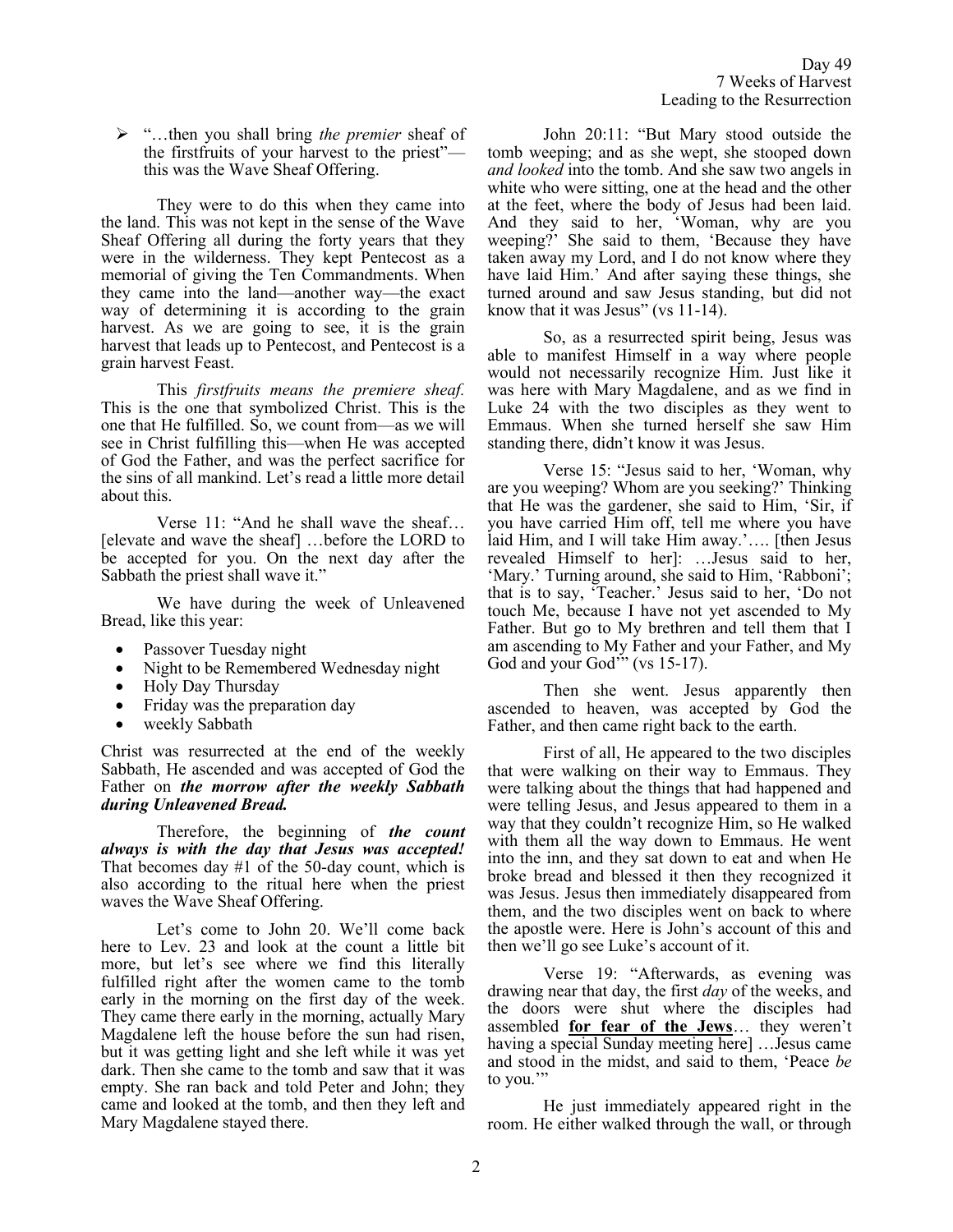the doors to get into the room. Only as a spirit being could He do this.

Let's understand, this is on the morrow after the Sabbath, being the first day of the week during the Feast of Unleavened Bread. That's when Jesus was ascended and went to the Father. Now let's see the rest of the account and what Jesus did, and how He appeared to them:

Luke 24:36—*the two ran back from Emmaus*: "Now, as they were telling these things, Jesus Himself stood in their midst and said to them, 'Peace *be* to you.'"

This was an astonishing thing because you see, never in the history of the world has there been someone raised from the dead as Jesus was raised from the dead. Never has it happened until Jesus, someone was raised from the dead as a fleshly human being to be an immortal spirit being.

As an immortal spirit being Jesus has the ability to appear in His full glorified form (Rev. 1) where His countenance shines as the sun, and His feet shine as if they were molten brass in a furnace, and His eyes are as a flame of fire.

The vision that the apostles saw of *The Transfiguration,* Jesus' whole countenance and visage shined as the sun in its full strength. However, He also has the ability to appear as a human being, to appear as flesh and bone. This is what He told them here. So, let's see this.

Remember, all of this occurred on the Wave Sheaf Offering Day after Jesus had ascended to the Father to be accepted as the perfect sacrifice for the sins of the whole world, and came down and then appeared to them.

He told Mary not to touch Him because He had not yet ascended to the Father, and that was early in the morning. The Wave Sheaf Offering by the priest was generally at about nine o'clock, just right at the time after the morning daily offering. So, the wave sheaf was waved. That's the time that Jesus ascended to heaven, was accepted of the Father, came back down to the earth and appeared to the two disciples and then to the apostles.

Verse 37. "But they were terrified and filled with fear, thinking *that* they beheld a spirit *apparition*"—*a demon spirit!*

The reason that they were afraid is because a demon spirit cannot appear as a human being. It cannot appear as one that has flesh and bone as Jesus did. A demon can only appear as an *apparition*. It doesn't have the power to appear as a human being.

Verse 38: "Then He said to them, 'Why are

you troubled? And why do doubts come up in your hearts? See My hands and My feet, that it is I. Touch Me and see *for yourselves*…" (vs 38-39).

This tells us that He had already ascended to the Father and returned. Before He went up, He told Mary, 'Don't touch Me.' Now He says:

"'…for a spirit does not have flesh and bones, as you see Me having.' And after saying this, He showed them *His* hands and *His* feet. But while they were still disbelieving and wondering for joy, He said to them, 'Do you have anything here to eat?' Then they gave Him part of a broiled fish and a *piece* of honeycomb. And He took these *and* ate in their presence" (vs 39-42).

I don't know how that combination would taste. It would be interesting. I'd like to try it sometime. But anyway, that's what He ate.

Verse 43: "And He took these *and* ate in their presence."

Then He immediately began to open their minds to the Truth of the prophecies concerning Himself.

Verse 44: "And He said to them, 'These *are* the words that I spoke to you when I was yet with you, that all *the* things which were written concerning Me in the Law of Moses and *in the* Prophets and *in the* Psalms must be fulfilled.' Then He opened their minds to understand the Scriptures…" (vs 44-45).

This is a key important thing. To really understand the Scriptures through the Spirit of God, you have to have your mind opened to do so.

In *The Christian Passover* book, you can go and you can read *The Fourteen Rules for Bible Study,* or if not we have that in booklet form.

Verse 46: "And said to them, 'According as it is written, it was necessary… [obligatory] …for the Christ to suffer, and to rise from *the* dead the third day. And in His name, repentance and remission of sins should be preached to all nations, beginning at Jerusalem. For you are witnesses of these things'" (vs 46-48).

Now let's understand something. Just as we do not offer animal sacrifices today because Jesus fulfilled that part of it, *likewise Jesus fulfilled the Wave Sheaf Offering!* So, we do not need to go and align ourselves with the Jews. Jesus said beware of the leaven of the scribes and the Pharisees.

We do not need to go align ourselves with the Karaite Jews who reject Jesus, don't believe in Him, and look at a physical Wave Sheaf Offering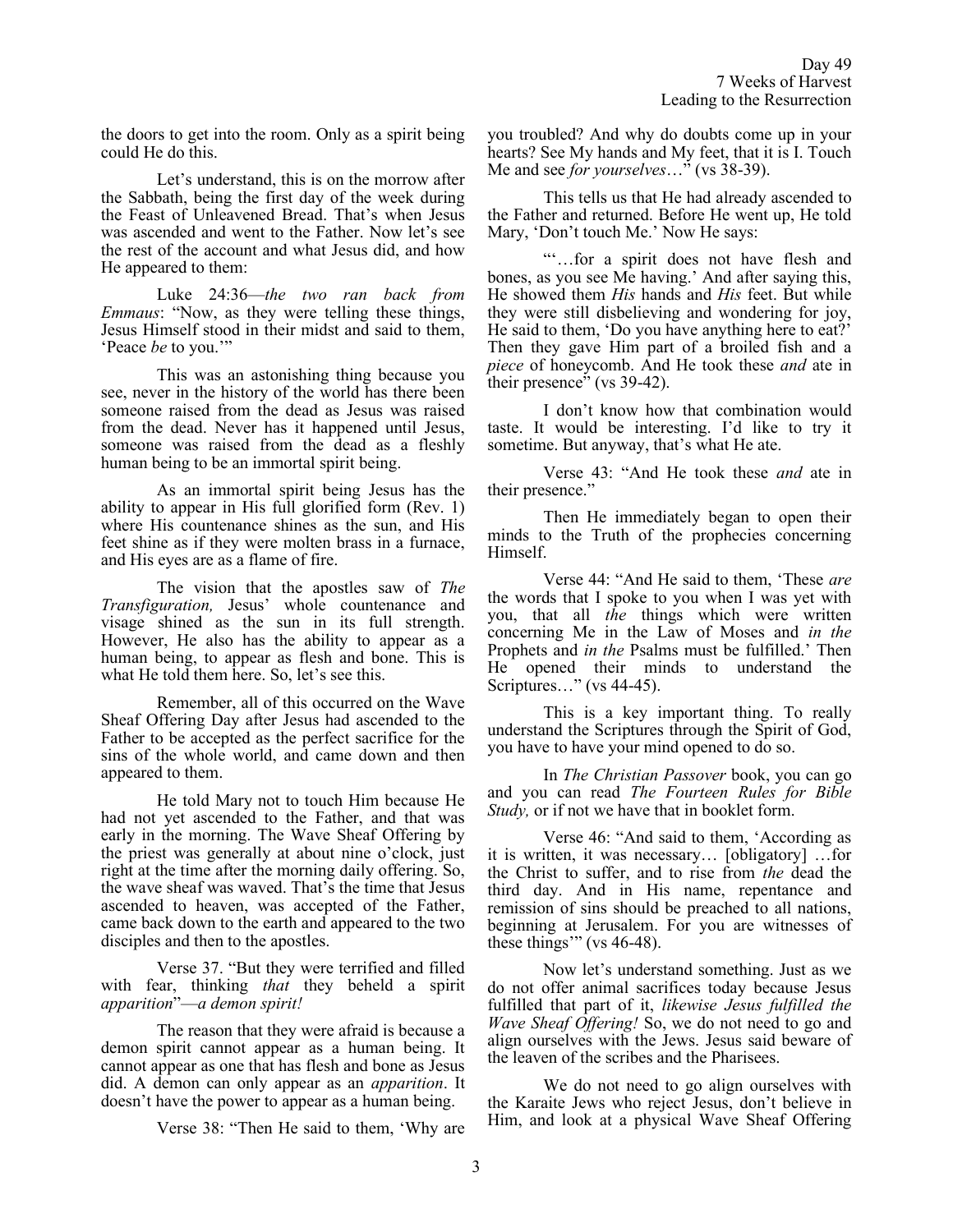and determine when it is that we ought to be able to keep Passover and begin to count Pentecost. That's why we have the calculated Hebrew Calendar. It's very important to understand that.

Now let's look at the way to count. Let's finish up the Wave Sheaf Offering. It gives all the things that they were to offer with it, the burnt offering, the meal offering, and so forth.

Leviticus 23:14 *is a very important thing*: "And you shall eat neither bread, nor parched grain…"

They take the green ears that are not quite ripe but ripe enough—and they parch them and make them hard.

"…nor green ears until the same day, until you have brought an offering to your God. *It shall be*  a statute forever throughout your generations in all your dwellings" (v 14).

After that first Wave Sheaf Offering Day that they did after they crossed the Jordan and went into the 'promised land,' then they would always have old grain to eat after that coming up to the next time of the Passover and Unleavened Bread season, and the Wave Sheaf Offering Day. These are instructions for the very first day when they entered into the land. Now let's see how they were to count:

Verse 15: "And you shall count to you beginning with the next day after the Sabbath… [including that day, always inclusive counting] …beginning with the day that you brought the sheaf of the wave offering; seven Sabbaths shall be complete."

Years ago the Worldwide Church of God, Herbert Armstrong decided that in counting to Pentecost you excluded Sunday and began with Monday, *which was incorrect!* They had a great debacle over this in 1952. At that particular time, to settle the issue, Herbert Armstrong asked Dr. Herman Hoeh to examine the Scriptures here and tell him whether it was beginning with the day or after the day.

Dr. Hoeh reasoned this way, and he told us when they changed in 1974 back to the correct count, he admitted to all the ministers that he did this: He said that since Herbert Armstrong was God's apostle, therefore as God's apostle he had to be right and this had to be inspiration. So, he went into these verses right here, which say Sabbath:

 $\triangleright$  v 15—seven Sabbaths

➢ v 16—seventh Sabbath

Dr. Hoeh said that that means *weeks*. Well that was not true. Sabbath here is 'shabbat' and means *Sabbath*. Weeks, as we started out, is 'shabua' and means *weeks*.

If you begin counting on a Monday, *you cannot have* seven Sabbaths and then the morrow after the  $7<sup>th</sup>$  Sabbath. It's an impossibility to do. There is no way that it can be configured. It means exactly what it says.

Verse 15: "And you shall count to you beginning with the next day after the Sabbath, beginning with the day that you brought the sheaf of the wave offering; seven Sabbaths shall be complete"

This means a complete week ending in a Sabbath for seven Sabbaths. That's why Deut. 16 has seven weeks. Those mean seven *full* weeks. Here we have it further defined that each week is to end in a Sabbath. So it means that each week begins counting on Sunday including the day Sunday. You can look at any calendar and check that out. Actually you can look in *A Harmony of the Gospels*, and we've got a chart: Counting to Pentecost in 30 AD when Jesus was resurrected, and how we come to Pentecost.

*Notice that it says here as a double check*; v 16: "Even unto the day after the seventh Sabbath you shall number fifty days…."

If you begin day one, which is Sunday, and you go 49 days, the 49<sup>th</sup> day is on Sabbath, which is the  $7<sup>th</sup>$  Sabbath. The morrow after the  $7<sup>th</sup>$  Sabbath has to be the  $1<sup>st</sup>$  day of the week. This does not justify Sunday-keeping because God had this way before the Catholics and Protestants ever came up with their rationale for Sunday-keeping, and we've covered that very thoroughly in the In-Depth Study: *Refuting Sunday-Keeping*.

Now then, from this point forward, let's look at how the harvest leading up to the resurrection, yes and including the resurrection, which we will see tomorrow. I want us to see *leading up to the resurrection, that this is a harvest.*

Let's go back to day one and see that the Apostle Paul also verifies that *Jesus is the Firstfruit, that Wave Sheaf Offering* that was accepted by God the Father on behalf of all the children of Israel, and with Jesus Christ being the sin offering for the whole world on the behalf of all human beings, *was accepted as that Premiere Sacrifice!*

1-Corinthians 15:20—*this tells us something very important concerning Jesus Christ*: "But now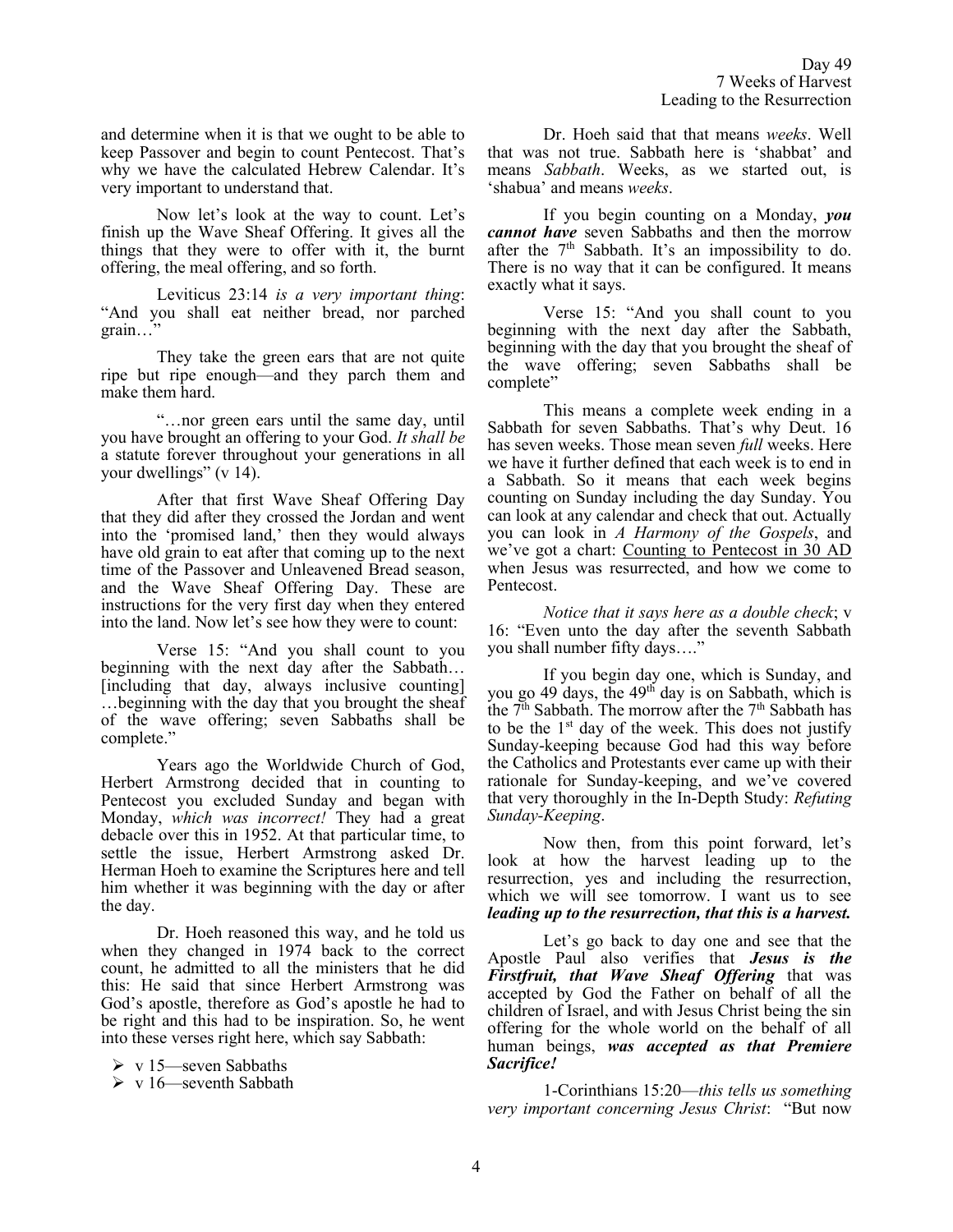Christ has been raised from *the* dead; He has become **the Firstfruit of those who have fallen asleep**."

He fulfilled the Firstfruit Wave Sheaf Offering when He ascended to heaven.

Verse 21: "For since by man *came* death, by Man also *came the* resurrection of *the* dead. For as in Adam all die, so also in Christ shall all be made alive. But each in his own order: Christ *the* Firstfruit; then those who are Christ's at His coming. (vs 21-23).

This tells us when the resurrection will be. This tells us that it's going to be at His coming, *but Christ is the Firstfruit, and we also know that He is the Firstborn! He is the Firstborn from the dead!*

If you understand this, then you also realize this is how Jesus was born again; this also tells us *how we* will be born again.

Colossians 1:18: "And He is the Head of the Body, the Church; Who is *the* Beginning, *the* **Firstborn from among the dead**…"

- He's the *first* one
- He's the *first* of the firstfruits
- He is the *firstborn* from the dead

*All of those have to do with combining that very first day counting to Pentecost!*

We also know in Rom. 8:29 that *He is firstborn among many brethren,* who are going to be resurrected at Christ's return, when He returns.

Now then, let's see how Jesus, in this series of parables, shows that what He is doing toward the resurrection from His first coming to His second coming is likened unto a harvest. That's why the first resurrection, as we will see tomorrow, has to be on Pentecost. What we are going to do is look at this harvest, see what He says and see how He lays it out, and then we will look at some other Scriptures, which also show how we are tied in as firstfruits and the Church of the Firstborn.

Matthew 13:10—*the disciples wanted to know about the parable*: "And His disciples came to Him and asked, 'Why do You speak to them in parables?' And He answered *and* said to them, 'Because it has been given to you to know the mysteries of the Kingdom of Heaven, but to them it has not been given'" (VS 10-11).

God has not opened the minds of the people of the world, just those whom He's calling in this age.

Verse 12: "For whoever has *understanding*, to him more shall be given, and he shall have an abundance, but whoever does not have *understanding*, even what he has shall be taken away from him. For this *reason* I speak to them in parables, because seeing, they see not; and hearing, they hear not; neither do they understand" (vs 12- 13).

## **Parable of the Sower**

Verse 18—*He explains it*: "Therefore, hear the parable of the sower: When anyone hears the Word of the Kingdom and does not understand *it*, the wicked one comes and snatches away that which was sown in his heart. This is the one who was sown by the way" (vs  $18-19$ ).

There are a lot of people who love to hear the Word of God, and it's kind of in and out, and it never registers. Those are the ones He's talking about.

Verse 20: "Now, the one who was sown upon the rocky places is the one who hears the Word and immediately receives it with joy; but *because* he has no root in himself..." (vs 20-21).

These are good parables for us to really, how shall we say, sink our roots into, if we could put it that way, rather than our teeth into. We can ask ourselves how do we fare in the explanation of the parables:

- How is our crop?
- How is our field?

#### *Spiritually speaking, and so forth!*

Yet, "…he has no root in himself, *he* does not endure; for when tribulation or persecution arises because of the Word, he is quickly offended" (v 21). *People leave, and we've seen that!*

Verse 22: "And the one who was sown among the thorns is the one who hears the Word, but the cares of this life and the deceitfulness of riches choke the Word, and it becomes unfruitful."

It's like the richest man I ever met in the Church who drove a Rolls Royce—one of those huge big models—and I was riding in the back seat and he looked up in the rear-view mirror, looked me right in the eye and says, 'Fred, I don't believe the New Testament teaches tithing.' *I would say that the deceitfulness of riches got him!* 

# "…**choke the Word, and it becomes unfruitfu**l" (v 22).

True to this, he has many doctrines that are not true. All we have to do is to understand the Word of God, and when we are confronted with situations in life, we can see that's exactly how it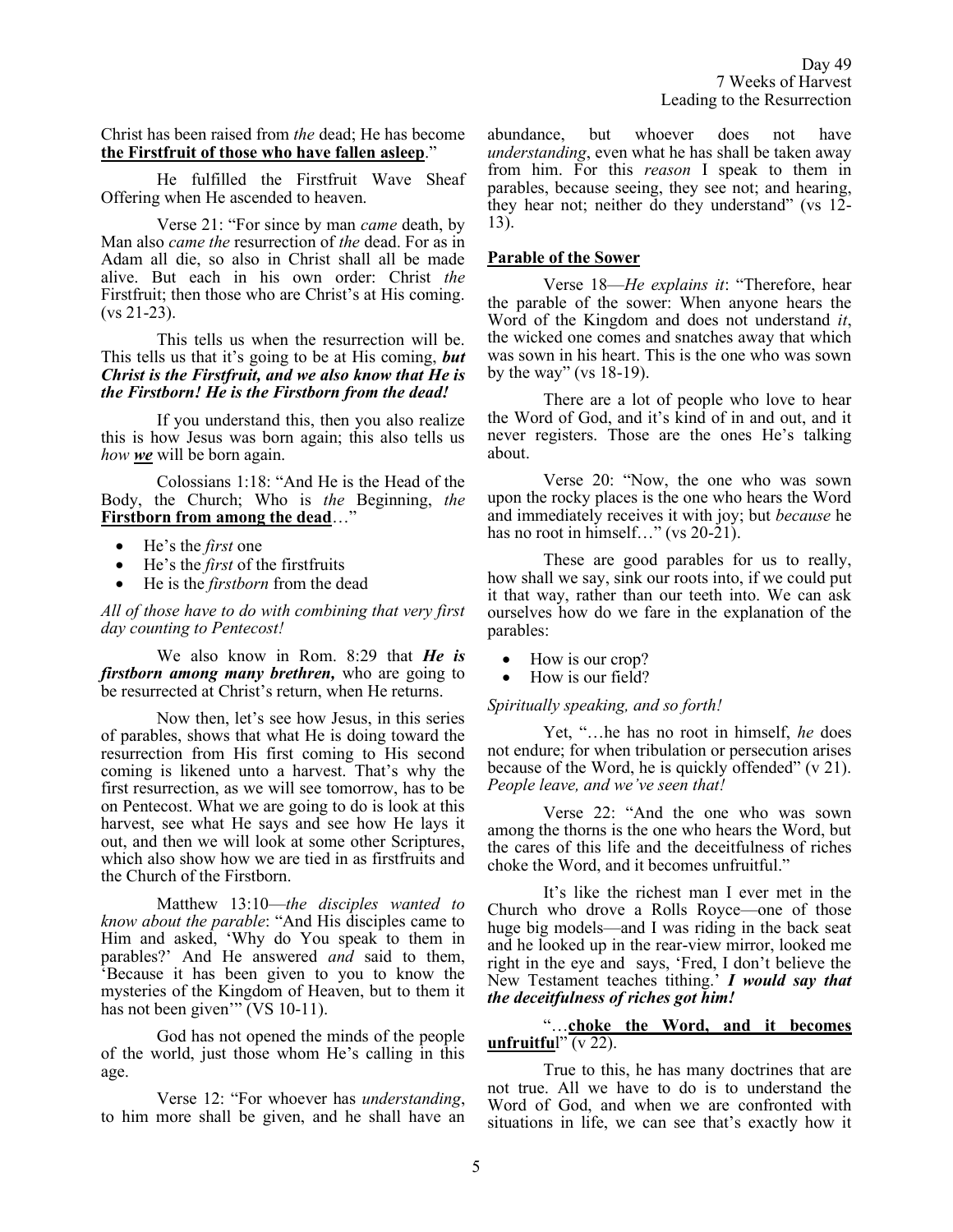comes as Jesus said it would.

Verse 23—*hopefully this is us:* "But the one who was sown on good ground, this is the one who hears the Word and understands, who indeed brings forth fruit and produces…"

That means you go out and you have works, see, because your faith is made perfect by works. That's what James said.

"…one a hundredfold, another sixtyfold *and* another thirtyfold" (v 23).

# **Parable of the Wheat and Tares**

Verse 24: "And He put another parable before them, saying, 'The Kingdom of Heaven is compared to a man who was sowing good seed in his field; but while men were sleeping, his enemy came and sowed tares..." (vs 24-25).

It's an interesting thing concerning how wheat and tares grow up. As they are growing, it is very hard to tell the difference between one and the other. But when the grain starts to head out then the tares are recognized for what they are because they have no heads of grain. In other words, they have no fruit.

Verse 27: "And the servants came to the master of the house *and* said to him 'Sir, did you not sow good seed in your field? Then where did these tares come from?' And he said to them, 'A man *who is* an enemy has done this.' Then the servants said to him, 'Do you want us to go out and gather them?' But he said, "No, lest while you are gathering the tares, you *also* uproot the wheat with them. Allow both to grow together until the harvest…'" (vs 27- 30).

This is what's important. There is always going to be a cycle within the Church of God, which comes around to the time that the tares are sowed in among us. What will happen is that when they are manifest, if we stay true to the Word of God then they cannot harm us, they cannot take away our fruit, they cannot, as the agents of the enemy, take us down.

Now in many cases they leave. But here, to give the explanation of this parable, the disciples came to Jesus:

Verse 36: "And after dismissing the multitude, Jesus went into the house. Then His disciples came to Him, saying, 'Explain to us the parable of the tares of the field.' And He answered *and* said to them, 'The One Who sows the good seed is the Son of man'" (vs 36-37).

*This is a harvest!* What I want us to understand is that the time from the Wave Sheaf Offering through to Pentecost is a great harvest. All of us are likened unto firstfruits.

Verse 38: "And the field is the world; and the good seed, these are the children of the Kingdom; but the tares are the children of the wicked *one*."

Now then, let's see how we can distinguish between the children of the Kingdom and the children of the devil. This tells us the difference between the children of God and the children of the devil.

1-John 3:4: "Everyone who practices sin is also practicing lawlessness, for sin is lawlessness."

Why does he put this verse right here? Because he's going to make a point and he's going to show that the children of the devil break and transgress the commandments of God.

Verse 5: "And you know that He appeared in order that He might take away our sins; and in Him is no sin. Everyone who dwells in Him **does not** *practice* **sin**…" (vs 5-6).

- 1-John 1—if we confess our sins He is faithful and just to forgive our sins
- 1-John 2—He is an advocate for us if we sin

This cannot mean *without sin;* this means "…does not *practice* sin…".

"…anyone who *practices* sin has not seen Him, nor has known Him. Little children, do not allow anyone to deceive you; the one who practices righteousness is righteous, even as He is righteous"  $(vs 6-7)$ .

Now the reason is, as we saw during the Days of Unleavened Bread is this, that God imputes the righteousness of Jesus Christ to us *IF*

- we yield to God
- we are growing and overcoming
- we are standing in His grace
- we are repenting of our sins
- we are constantly coming to God and coming to the Light

# *THEN we are righteous as He is righteous!*

Verse 8 [*tie in with v 4*]: "The one who practices sin is of the devil because the devil has been sinning from *the* beginning. For this purpose the Son of God appeared that He might destroy the works of the devil"—*which He began to do with the crucifixion and the resurrection!*

Verse 9. "Everyone who has been begotten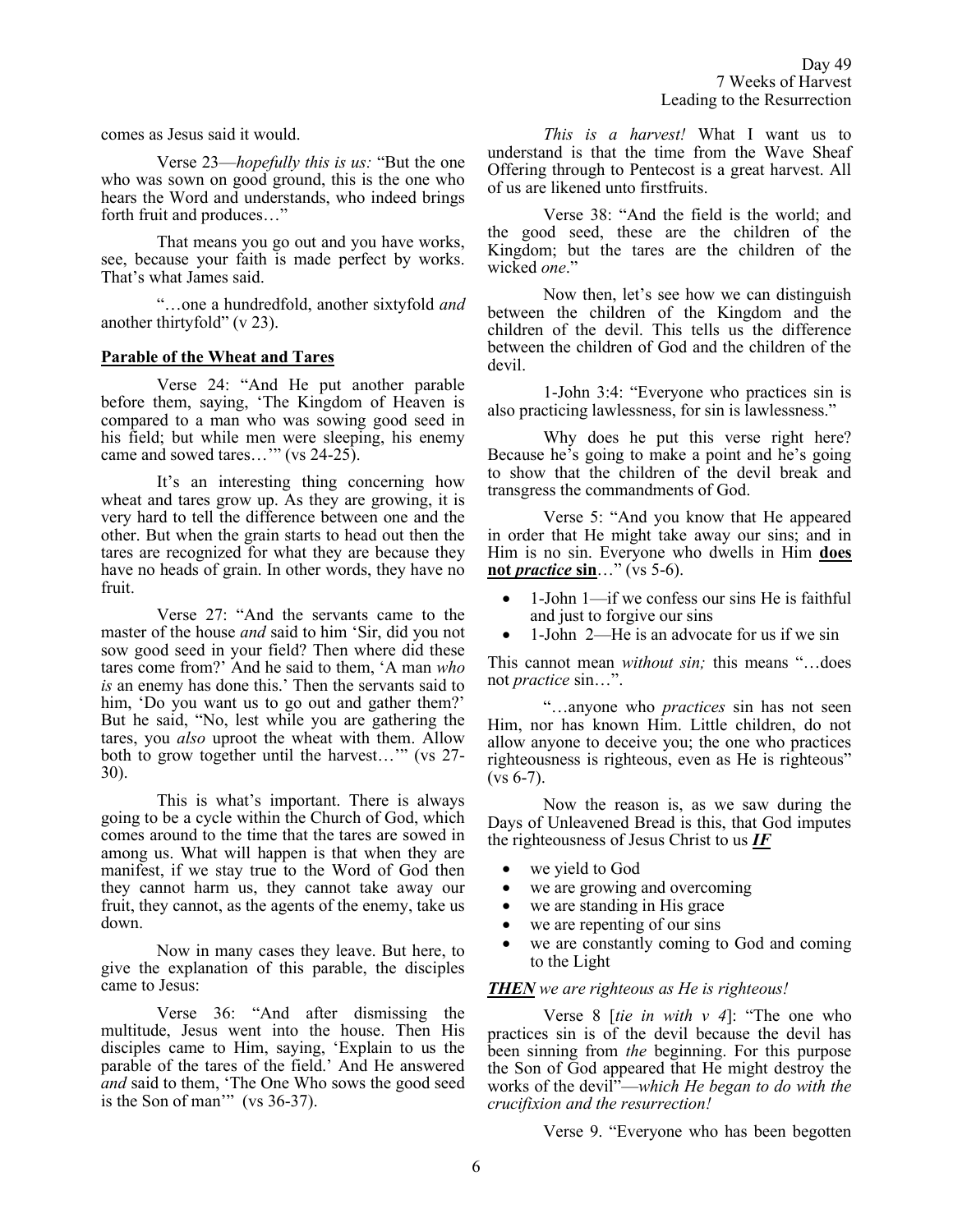by God does not practice sin, because His seed *of begettal* ... [the seed of God the Father] ...is dwelling within him, and he is not able to *practice* sin because he has been begotten by God."

- those who *practice sin* are of the devil
- those who *do not practice sin* are the children of God

Verse 10: "By this *standard* are manifest the children of God and the children of the devil.…"

Even within the midst this is defining the children of the devil or the tares that come within the Church. We're going to see a little bit later in the seven week harvest as we come down through history that, yes:

- the devil is there
- the devil is ready
- the devil is working
- the devil confronts every Church of God from without and from within

"…Everyone who does not practice righteousness is not of God, and neither is the one who does not love his brother. For this is the message that you heard from *the* beginning: that we should love one another" (vs  $10-11$ ).

Let's understand something. John throughout 1-John and 2-John says '*that which you've had from the beginning, that which we have seen from the beginning.'* When you go back to the beginning of the gospel, what did they do?

- they kept the Sabbath
- they kept the Holy Days
- they did the things that pleased God

Here's how we discern between the children of the devil who are the tares, and the children of the Kingdom who are the children of God, not yet born into the Kingdom; that happens at the end of the age. We haven't come to the end of the age.

Matthew 13:38: "And the field is the world; and the good seed, these are the children of the Kingdom..."

We have the seed of begettal of God the Father in us, so here's a direct parallel.

"…but the tares are the children of the wicked *one*' (v 38)—*the children of Satan the devil, and they practice sin!* They are the ones who come in and:

- bring false doctrines
- bring their own ideas
- destroy the faith of the saints

# *That's why you have to be strong!*

Verse 39: "Now, the enemy who sowed them is the devil; and the harvest is *the* end of the age, and the reapers are the angels. Therefore, as the tares are gathered and consumed in the fire, so shall it be in the end of this age. The Son of man shall send forth His angels, and they shall gather out of His Kingdom all the offenders and those who are practicing lawlessness; and they shall cast them into the furnace of fire; there shall be weeping and gnashing of teeth…. [symbolic of the war and destruction at the end-time] …Then shall the righteous shine forth as the sun in the Kingdom of their Father. **The one who has ears to hear, let him hear**" (vs 39-43).

*Now let's look at the seven weeks of harvest leading up to the resurrection.* Let's see where we are called the firstfruits of God's creation. This ties right in with what Paul wrote that Christ is the firstfruit, afterward those that are Christ's at His coming. They are a different harvest. And the harvest takes place all at once.

James 1:17: "Every good act of giving and **every perfect gift**…"

- God's Spirit
- God's love
- God's faith
- God's blessing
- and *the physical things* that we have
- the perfection of character
- the growing in grace and knowledge
- the developing of the mind of Christ

"…is from above… [comes to us through the Holy Spirit] … coming down from the Father of lights…"  $(v 17)$ .

That's why when we pray, we pray directly to God the Father. And as Jesus said we are to pray to Him because He loves us. So, this is really a very important and profound part of the Scriptures here.

"…with Whom there is no variation, nor shadow of turning" (v 17). *That's something! God is always the same!*

Hebrews 13:8: "Jesus Christ *is* the same yesterday, and today, and forever."

You can always count on God the Father and Jesus Christ, without a doubt!

James 1:17: "…with Whom there is no variation, nor shadow of turning."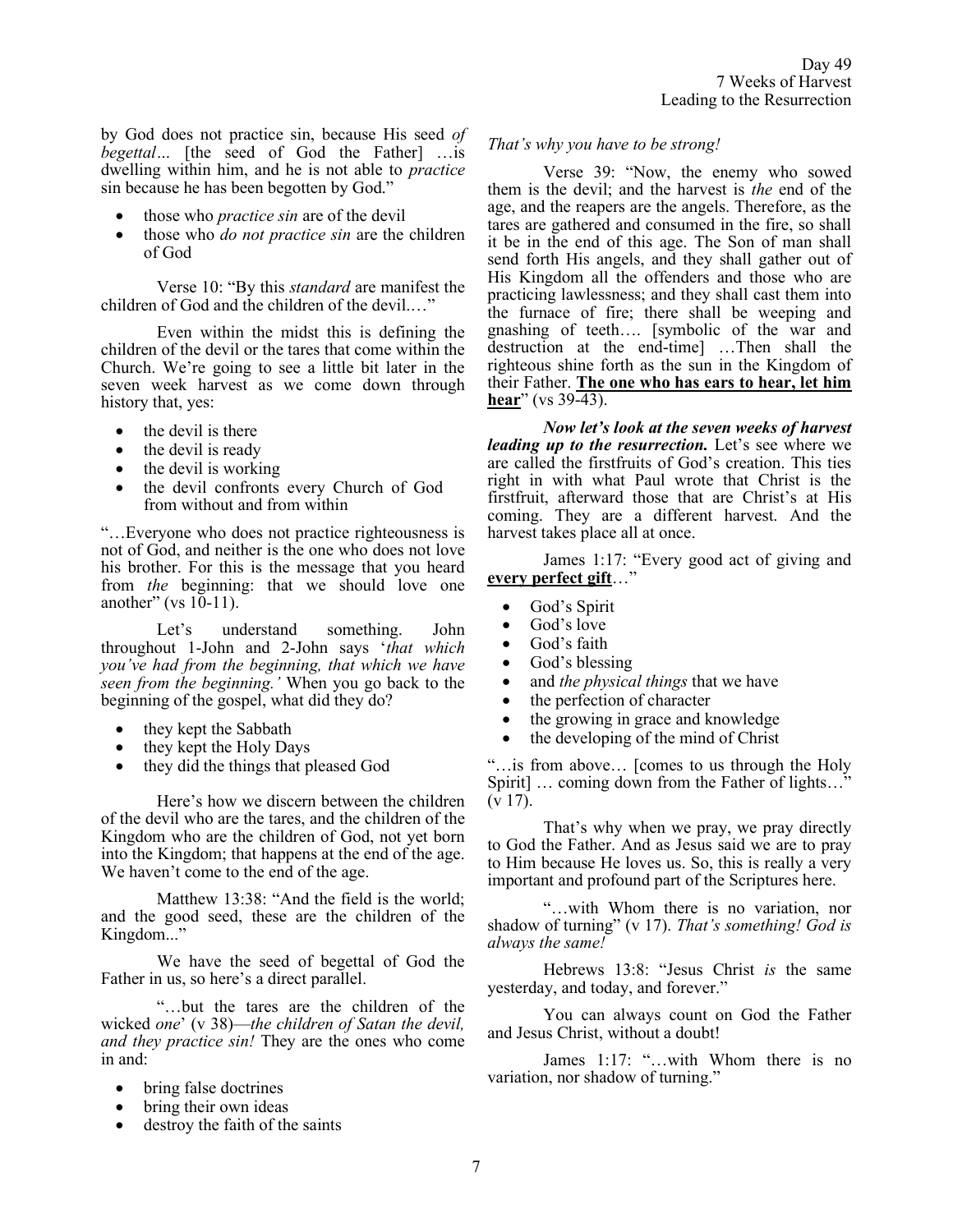Let's understand that in relationship to the world's way of believing in Sunday and the holidays:

- God never changed from the Holy Days
- God never changed from the Passover

What He did, *He changed how they are observed; He did not change the day!*

Verse 18. "According to His own will… [by God's own desire] …He begat us by *the* Word of Truth…"

*Jesus is called*: John 1:1: "In *the* beginning was the Word, and the Word was with the God, and the Word was God"

With His Holy Spirit and the Scriptures He begat us. He put His seed into us. We become the children of God, though it's not yet manifest what we shall be, but as John says when Christ returns and is manifest we will see Him as He is because we will be like Him. Here we have combined the begettal and firstfruits.

James 1:18: "…that we might be a kind of firstfruits of all His created beings." *What God is creating in us now!*

As we know, the character that we have, the new man that we are putting on, is created in *true* Righteousness and Holiness by the Spirit of God, the power of God, that we be that fruit which brings forth thirty-fold, sixty-fold, or one hundred-fold.

Heb. 12:18—here we see the parallel between the giving of the Law on Pentecost (Exo. 20), and our coming to Mount Sion in heaven above. Just like God said that Israel was His firstborn under the Old Covenant, so likewise we are called, as we will see, the Church of the Firstborn.

So we have the same thing applied to us as was applied to Christ. Christ was the First of the firstfruits and the First of the firstborn. We are the firstfruits because we are in the first resurrection, and we are the *firstborn church*. Now let's see the comparison:

Hebrews 12:18: "For you have not come to *the* mount that could be touched and that burned with fire, nor to gloominess, and fearful darkness, and *the* whirlwind; and to *the* sound of *the* trumpet, and to *the* voice of *the* words…" (vs 18-19).

Remember the trumpet sounded loud and long on the Day of Pentecost. We'll see that's important when we come to tomorrow and the resurrection.

"…which those who heard, *begged* that *the* word not be spoken *directly* to them. (For they could not endure what was being commanded: 'And if even an animal touches the mountain, it shall be stoned, or shot through with an arrow'; and so terrifying was the sight *that* Moses said, 'I am greatly afraid and trembling').…" (vs 18-21).

Our situation is different than that. We have direct access by the blood of Christ, right into the Holy of Holies in heaven above, right to God the Father with Jesus Christ as our High Priest sitting at His right hand.

Verse 22: "But you have come to Mount Sion, and to *the* city of *the* living God, heavenly Jerusalem; and to an innumerable company of angels… [tie in Rev. 4 & 5] …*to the* **joyous festival gathering; and to** *the Church* **of** *the* **Firstborn**…"

That's what we are. We are the firstfruits, likened unto a harvest. We are the Church of the Firstborn because we will be in the first resurrection.

"…registered *in the Book of Life* in heaven and to God, *the* Judge of all, and to *the* spirits of the just who have been perfected" (v 23).

What happens when we die? The spirit of man, which is in us, which has been perfected with the Spirit of God, that goes back to God. He keeps track of every human being that has ever existed. They are in two categories:

- 1. the first resurrection—those who are the saints
- 2. the second resurrection
	- first phase—those who have not done evil unto the unpardonable sin

*Those are the good and sincere, and honest people of the world if you want to put it that way!*

> ✓ second phase—the resurrection of the wicked, *unto the second death*

God keeps track of all of those, and He even says that not even a sparrow is going to fall that He doesn't know about it.

This tells us great things about God, which is hard for us to understand. Therefore, when we die, our body goes into the grave. Our soul, that is the chemical life that we have in the blood and the nervous system, and so forth, dies. The spirit of man, which is in our mind, goes back to God and then He puts that into a new spirit body at the resurrection.

*So, we're called* "…*the Church* of *the* Firstborn, registered *in the Book of Life* in heaven; and to God, *the* Judge of all, and to *the* spirits of the just who have been perfected; and to Jesus, *the* Mediator of *the* New Covenant; and to sprinkling of *the* blood of *ratification*, proclaiming superior things than *that of* Abel" (vs 23-24).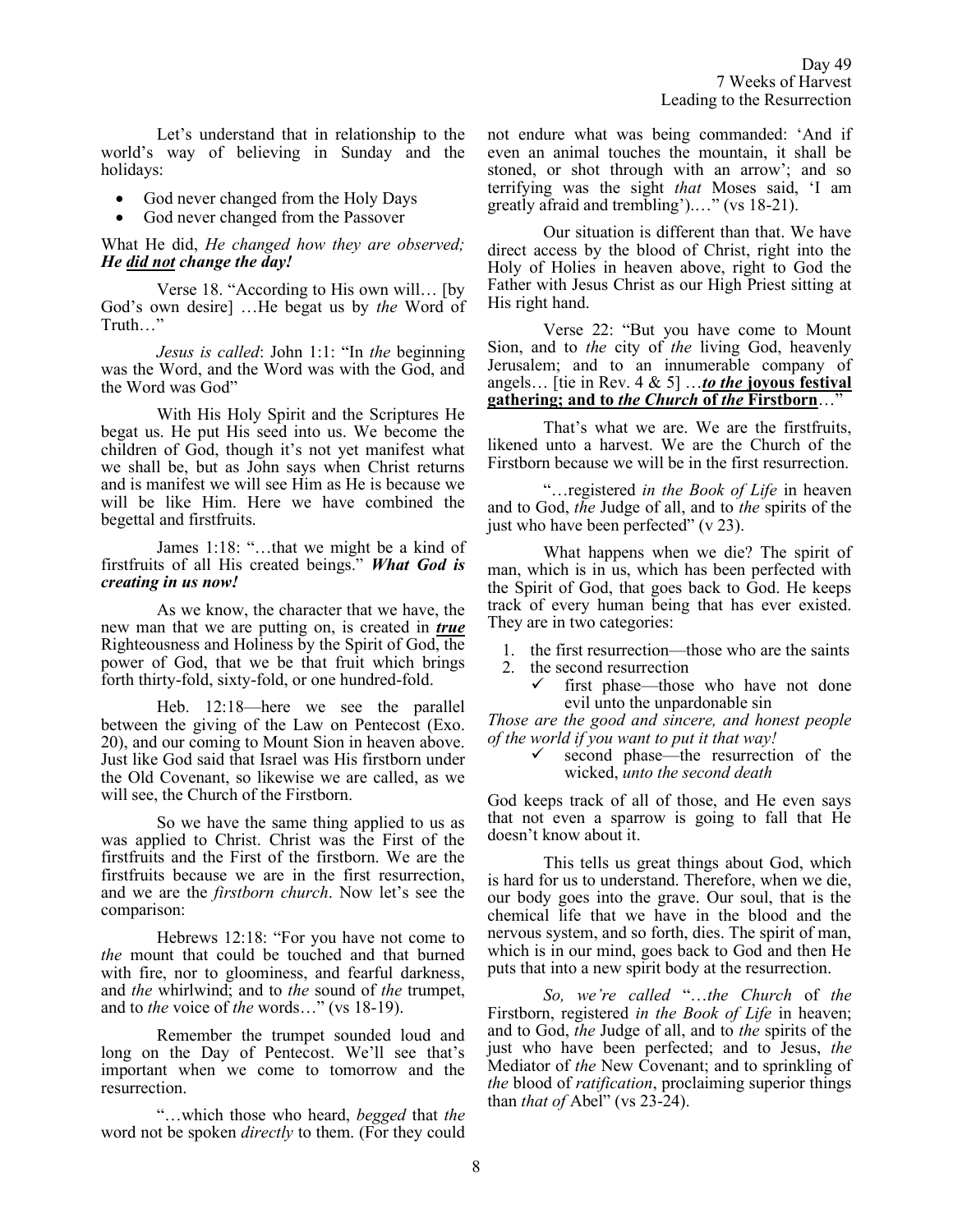Now then, let's look at the fulfillment of the seven-week harvest as it applies to the Church. Remember where we started? *You are to count seven weeks unto the harvest!* Now we will see there's a reason for the 7 weeks, and there is a reason for the 50<sup>th</sup> Day. Both have special meaning. The 7 weeks have special meaning, and the  $50<sup>th</sup>$  Day, Pentecost, has special meaning; you'll have to come back tomorrow so you get the rest of the story on that. But let's look at the 7 weeks. In the prophecy of the Churches (Rev.  $2 \& 3$ ).

- Why do we have only seven churches?
- Why do we not have fourteen?

*These seven churches, each pictures one week of the harvest leading up to Pentecost!* 

Let's look at that. Let's understand something about the Church. We are perfected in Christ; that is true. The Church is always as the parable of the tares show, attacked from outside and inside by the agents of Satan the devil. They have varying degrees of success. As God looks down on the world there are the seven churches as He sees it.

Rev 2 & 3 are very important because the seven churches picture many different things.

1. they are literally the seven churches to whom this message was originally written by John

*That was in his day right toward the end of the first century!* 

2. we also have of the seven churches the seven basic attitudes that individuals in any congregation can have at any time

Combine this with the parable of the sower where some fell by the wayside, some fell in a rock, some fell in the weeds.

- 3. this tells us the prophetic history of the Church down through time, from the time that John wrote this until the end of the Church harvest, which then leads up to the return of Christ
- 4. in the book of Revelation we have seven
	- $\checkmark$  out of which come seven seals
	- out of which comes seven trumpet plagues
	- $\checkmark$  out of which come seven last plagues

*Likewise with the seven churches we have seven in the beginning* 

out of which there are seven down through history

*and when we come to the end* 

✓ out of which there will be seven at the end as God views the Church

## These are not defined by human corporate organizations. *These are defined by spiritual attitudes and by the works that we do!*

God knows the works that we do. The works that we do are important because they are perfected in Christ, and these have to do with the reward that we will receive.

So, let's read the message to each one of these seven churches, and let's for each one of them *apply the lessons that apply to us.* As we will see it is to *all* the churches; yet, to the individual churches and also to the individuals within those churches. So, you can see it has great meaning. These represent the seven churches and represent the seven weeks of harvest up to Pentecost. In other words *the seven weeks of harvest represent the church age.*

# **Church at Ephesus**

Revelation 2:1: "To the angel of the Ephesian Church, write: 'These things says He Who holds the seven stars in His right hand..."

We read earlier that Christ is the Head of the Church.

- He controls it
- He's the Head of it
- He determines what goes on

"…Who walks in *the* midst of the seven golden lampstands" (v 1).

*He's never away from His Church!* As a matter of fact in:

Revelation 5: 5: "Then one of the elders said to me, 'Do not weep. Behold, the Lion Who is of the tribe of Judah, the Root of David, has overcome to open the book, and to loose its seven seals.'"

*This is one mission of Christ as the son of David!*

Verse 6 *is the spiritual fulfillment of this*: "Then I saw, and behold, before the Throne and the four living creatures and before the elders *was* standing a Lamb [Christ] as having been slain, having seven horns…"

- What are those horns?
- Where are horns? *In the head!*

Those seven horns represent the seven churches. It shows clearly that Christ is the head of those seven churches.

"…and seven eyes, which are the seven spirits of God that are sent into all the earth"  $(v 6)$ .

That's how God knows what's going on in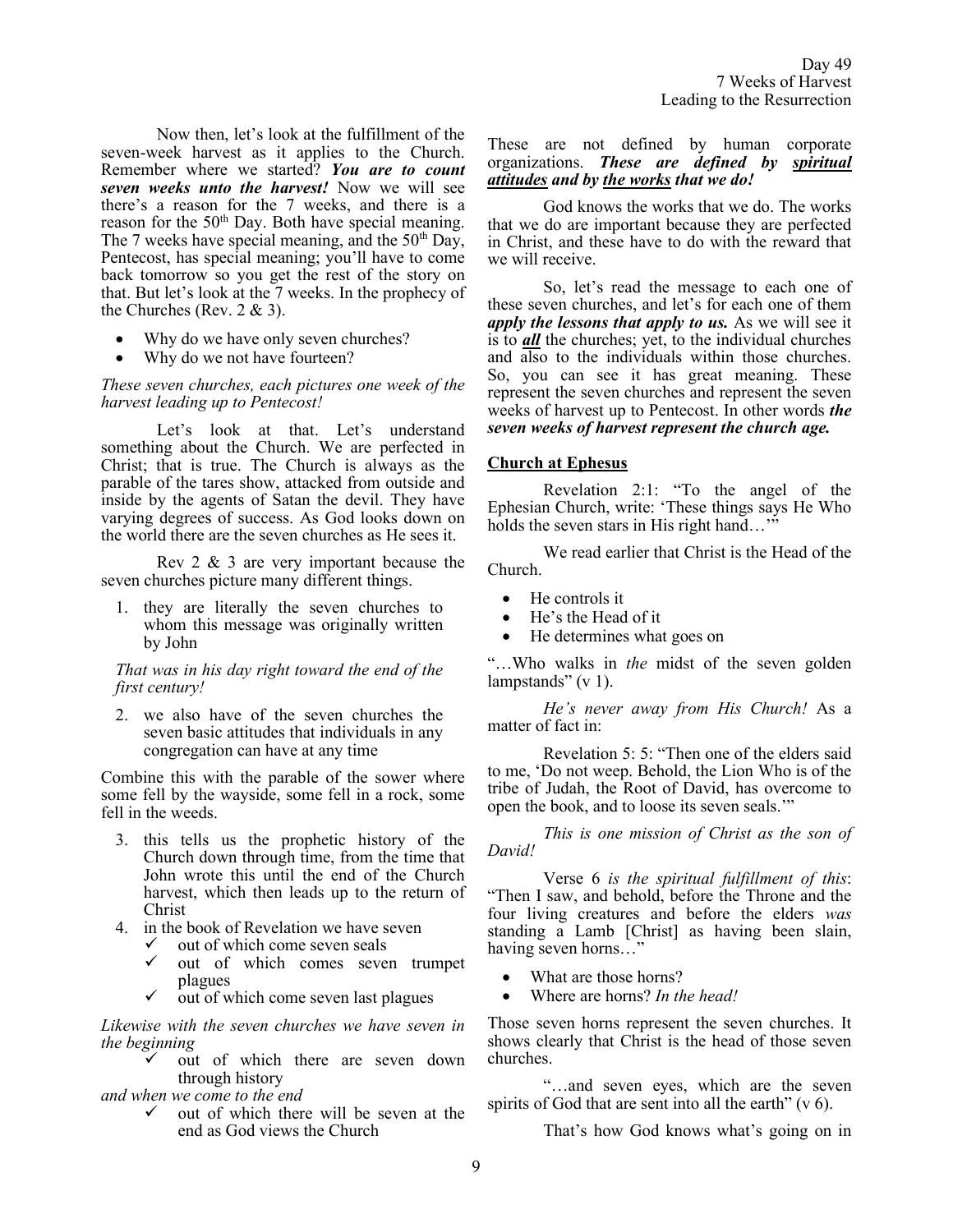the earth. That's how God knows what's going on, not only in the earth, but also in the Church. As well as us having the Holy Spirit of God, God knows what's going on with us at all times! Since He lives in us and dwells in us with His Spirit, *He knows us!*  Notice how each one of these He starts out with:

Revelation 2:2: "I know your works… [works are required; works perfect faith] …and your labor, and your endurance, and that you cannot bear those who are evil… [so, what they did: …and *that* you did test those who proclaim *themselves* to be apostles, but are not, and did find them liars…"

This is why we are to prove everything by what the Word of God says. We are not to accept the fact that someone says, 'I'm a minister of God' *or* 'I'm an apostle of God.'

- we prove it by what they say
- we prove it by the Word of God

#### *They found them liars so they rejected them!*

Verse 3: "And *that* you have borne *much* and have endured, and for My name's sake have labored and have not grown weary… [that's really quite a commendation] …nevertheless, I have *this* against you, that you have left your first love" (vs 3- 4).

What is the first love, and does this apply to many people today? *Absolutely it does!* The first love is *loving God with all your heart, mind, soul and being!* How do people leave that first love? Satan has a simple device on how to do this. You get people all wrapped up in doing social things. You get them wrapped up into alternate works instead of the works of:

- commandment-keeping
- love
- joy
- peace
- fruits of the Holy Spirit

Then they have doing good for other people in the world.

It's not wrong to do good for the people in the world, but *when* that becomes the main thrust and neglects loving God *then* you are loving the people you are serving more than you are loving God, and the project in serving people becomes a paramount important thing *instead of the project of*:

- growing in grace and knowledge
- overcoming
- loving God

*becoming the paramount and important thing!* So they left it. When you leave your first love, Jesus said:

Verse 5: "Therefore, remember from where you have fallen, and repent..."

He tells this to everyone of the churches but two churches. Showing that the churches collectively, and the people in the churches individually, *missed the mark and fall short and have sin!*

"…and do the first works; for if *you do* not, I will come to you quickly; and I will remove your lampstand out of its place unless you repent…. [then He commends them for one thing] … But this you have: that you hate the works of the Nicolaitans, which I also hate" (vs 5-6).

Now the Nicolaitans is *the hierarchical form of government*. Right after the Apostle John died there was a so-called saint: Justin Martyr Ignatius. Now Ignatius was one of those who was in on the beginnings of the Roman Catholic Church at that time. He even wrote epistles around 115, 116,  $118_{A.D.}$  What his job was, was to take the brethren out of the home churches and put them into church buildings. Now we have a hierarchy. The people here in Ephesus resisted that movement. They did not go along with it. They understood what it was and they didn't do it.

Now then He says all the way through. Notice how this ties right in with Matt. 13.

Verse 7: "The one who has an ear, let him hear what the Spirit says to the Churches. To the one who overcomes…"

*We've got to constantly be overcoming!* This is the whole message. You have got to constantly be growing as that grain harvest so that you produce the grain. If you're not growing then you cannot grow to the point of maturity and develop the grain unto eternal life, if I could put it that way. You have to overcome.

"…will give *the right* to eat of the Tree of Life that is in *the* midst of the paradise of God" (v 7).

# **The Church of Smyrna**

He emphasizes something else; v 8: "…These things says the First and the Last, Who was dead but is alive"

This church went through a great deal of tribulation and turmoil. This was when they were forming the churches even more, getting the hierarchical structure set and more firm than before.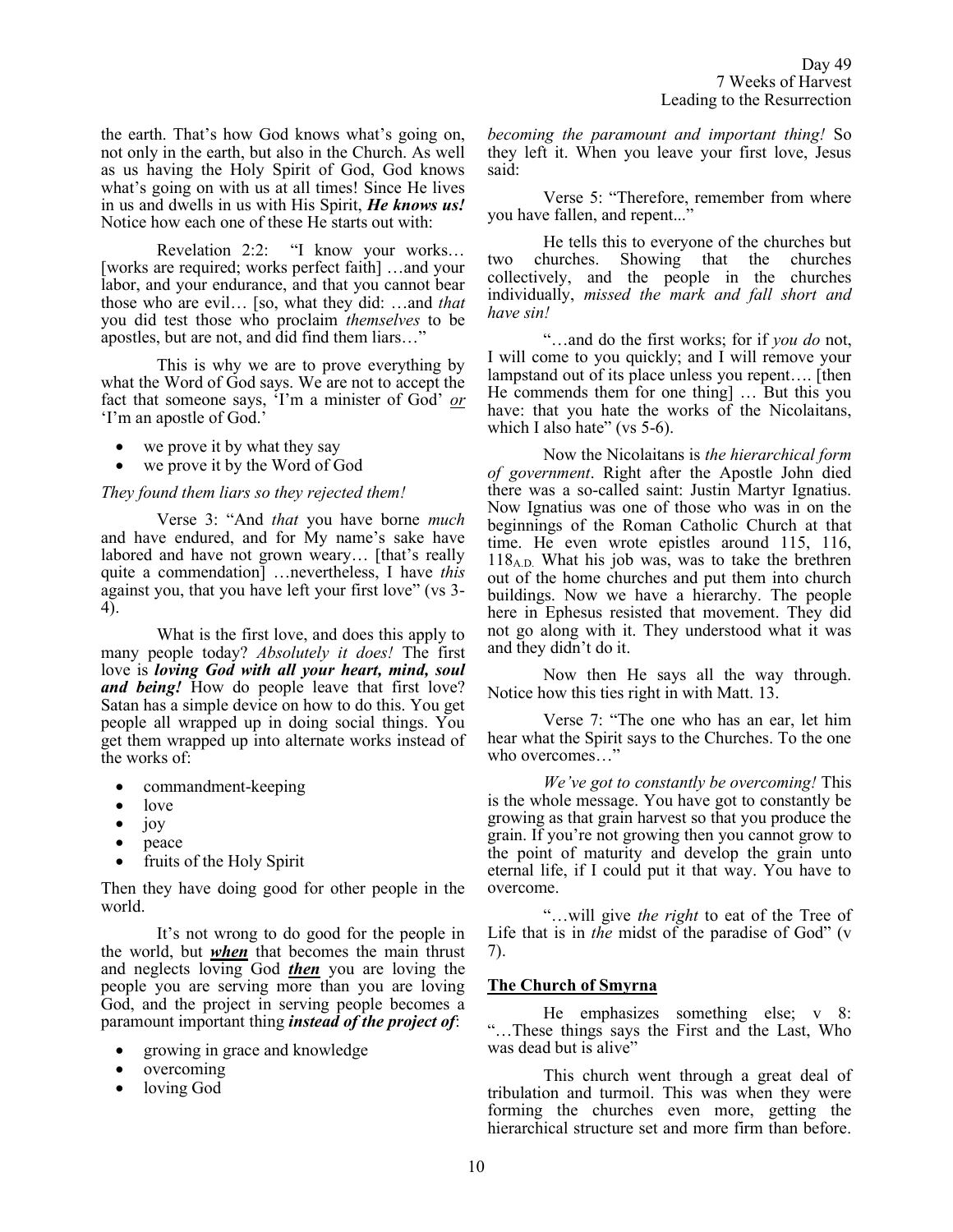What we have here is that these are the ones who resisted unto death. The Church at Smyrna has no sin. Christ doesn't tell them to repent. And in this age, He says right here. Now notice it is Satan that is doing it. He is the force and the power behind every one of these things that is confronting the churches.

Verse 9: "I know your works and tribulation and poverty (but you are rich), and the blasphemy of those who declare themselves to be Jews… [claiming to be true Christians] …and are not, but *are* a synagogue of Satan."

Remember, Paul gave the warning that false apostles come as ministers of righteousness. And he said, 'No wonder, for Satan himself appears as an angel of light.' And Satan is after his church, after the Church of God, after the brethren day and night. But you don't have to worry about that because you overcome him by your testimony, by the blood of Christ, and not loving your life unto death, and that's what the Smyrnans did here.

*So Christ said,* v 10: "Do not fear any of the things that you are about to suffer…" *So, He's going to give them extra strength to endure the persecution and martyrdom@* 

"…Behold, the devil is about to cast *some* of you into prison, that you may be tried; and you shall have tribulation ten days. Be faithful unto death…"  $(v 10)$ .

Here, the doctrine was not the important point at this time. It was being "…faithful unto death..." (v 10).

"…and I will give you a crown of life. The one who has an ear, let him hear what the Spirit says to the churches. The one who overcomes shall not be hurt of the second death" (vs 10-11).

In the next three churches you will see that there is a progressive deterioration of the churches. A progressive building of the false apostate church, known as the Roman Catholic and the Greek Orthodox churches.

# **The Church of Pergamos**

*Notice how Christ warns them,* v 12: "And to the angel of the Church in Pergamos, write: 'These things says He Who has the sharp two-edged sword…. [the true Word of God] …I know your works and where you dwell, where the throne of Satan *is*…" (vs 12-13).

When you live right in the middle where Satan's influence is most powerful it's going to have an effect on even the Church. In all of these Satan is there. just like the parable of the tares.

"…but you are holding fast My name, and did not deny My faith, even in the days in which Antipas *was* My faithful witness, who was killed among you, where Satan dwells. But I have a few things against you because you have there *those* who hold the teaching of Balaam, who taught Balak to cast a stumbling block before the children of Israel, to eat things sacrificed to idols and to commit fornication" (vs 12-14).

The spiritual fulfillment of this is, changing the Passover to the Eucharist offered to an idol, and changing Sabbath to Sunday. Now then on top of that they had one more thing:

Verse 15: "Moreover, you also have *those* who hold the doctrine of the Nicolaitans… [the hierarchical rigid form of government, which Jesus said]: ...which thing I hate."

Remember when the disciples wanted to know who was going to be the greatest, He said, 'You are not going to be as the princes of this world, which rule over the people, and you're not going to be as those that are the religious leaders that exercise authority. Both of these are hierarchical from the top down. Jesus said:

"…which thing I hate. Repent… [How bad is their conduct?] …For if *you* do not *repent*, I will come to you quickly, and will make war against them with the sword of My mouth" (vs 15-16).

Now can you imagine this? That the Church of God during the era of Pergamos, got so bad that Christ had to leave the Church and come and fight against His own Church. He tried to do it through men who would come and bring the true doctrine, and they refused, and counted them as heretics and cast them out.

Verse 17: "The one who has an ear, let him hear what the Spirit says to the churches. To the one who overcomes I will give *the right* to eat of the hidden manna; and I will give him a white stone, and on the stone a new name written, which no one knows except the one who receives *it*."

# T**he Church of Thyatira**

I think it's very interesting, if you have not seen the video Israel of the Alps, you might get it and watch it again. But I think it's very interesting because for years I've often thought of how similar Thyatira is to what we call the Seventh Day Adventist today. The video is produced by the Seventh Day Adventists and they relate their origin to the Waldensians and the time when this era of the Church was in full blossom.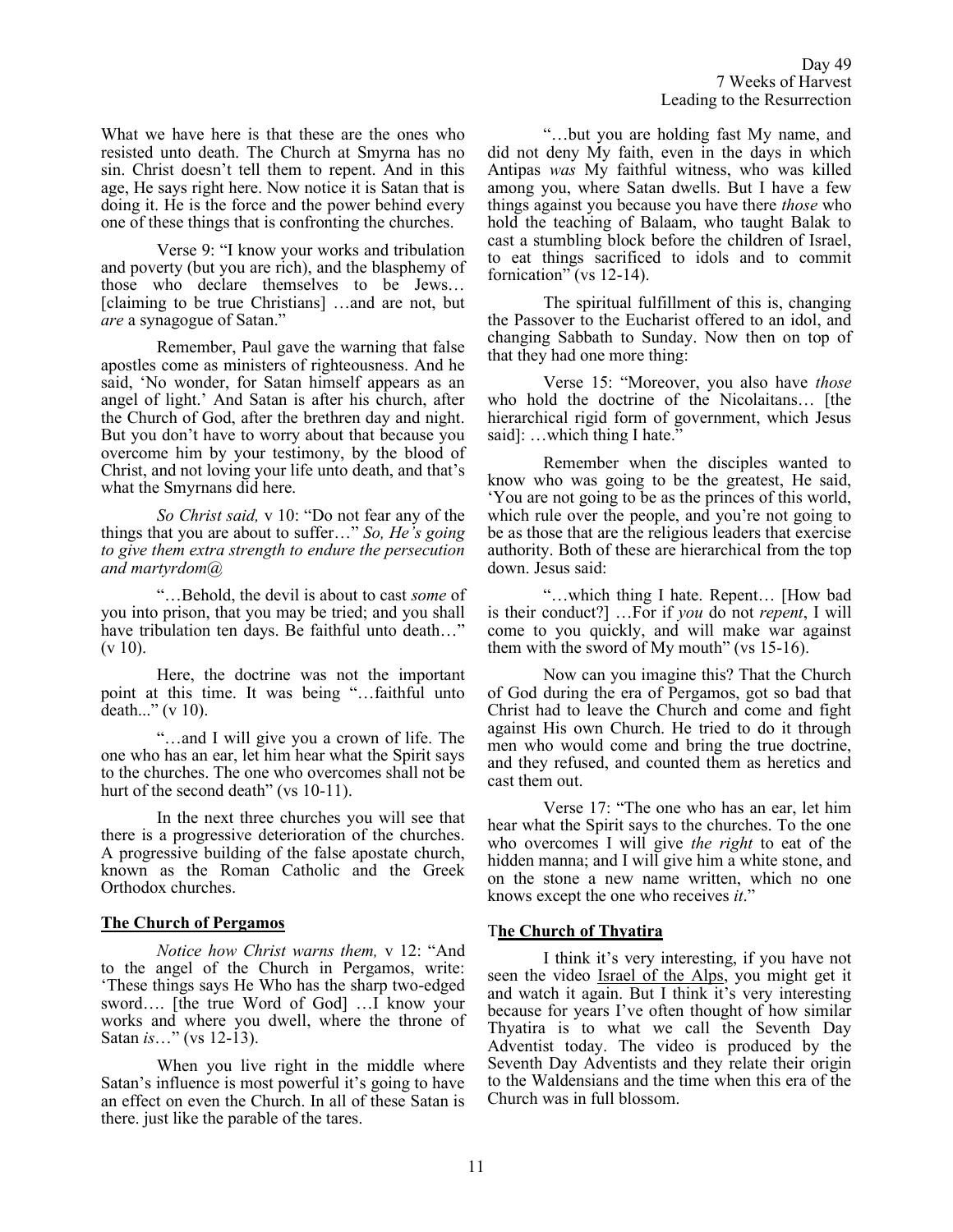Now notice again, we have the agents of Satan the devil coming after the Church, and this is the Church in Thyatira.

Verse 18: "…These things says the Son of God, He Who has eyes like a flame of fire, and His feet *are* like fine brass…. [Christ knows exactly what's going on] …I know thy works, and love, and service, and faith, and your endurance, and your works; and the last *are* more than the first. But I have a few things against you, because you allow the woman Jezebel, who calls herself a prophetess, to teach and to seduce My servants into committing fornication and eating things sacrificed to idols" (vs 18-20).

That's exactly what has happened to the Seventh Day Adventist Church. They keep communion quarterly. They recognize the trinity, and they have many other doctrines that they derive from the Roman Catholic Church though they preach against it. That's amazing. Even though they keep the weekly Sabbath.

Verse 21: "And I gave her time to repent of her fornication, but she did not repent."

If you don't have the videos, The Jesuit Agenda for the Seventh Day Adventist Church, you might write in for that because that will reveal to you how Satan attacks all Sabbath keeping churches. God means business with His Church.

Verse 22: "Behold, I will cast her into a bed, and those who commit adultery with her into great tribulation, unless they repent of their works."

This is probably the situation that occurred with the Reformation.

Verse 23: "And I will kill her children with death; and all the churches shall know that I am He Who searches *the* reins and hearts; and I will give to each of you according to your works."

God knows all of these things. But look at how the tares of Satan the devil are always there working in the harvest to disturb it.

Verse 24: "But to you I say, and to *the* rest who *are* in Thyatira, as many as do not have this doctrine, and who have not known the depths of Satan, as they speak..." *That's something!*

Getting into the very depths of Satan. Can you imagine that; people in the Church of God sinking to that level? Did some of these here commit the unpardonable sin sinking to the level of getting into the depths of Satan? *Probably so!* If you haven't, He says,

"…I will not cast upon you any other

burden, but hold fast what you have until I come. And to the one who overcomes and keeps My works unto *the* end…" (vs 25-26).

Which includes the Holy Days, doesn't it? The Seventh Day Adventists don't keep the Holy Days because they believe the same teachings that the Roman Catholic Church teaches that those were ceremonial days. So here He says, "…keeps My works unto *the* end…" instead of doing their own and doing the works of Jezebel and Satan.

"…I will give authority over the nations. and he shall shepherd them with an iron rod, as vessels of pottery are broken in pieces; as I have also received from My Father; and I will give him the morning star…. [then He gives a warning]: …The one who has an ear, let him hear what the Spirit says to the Churches" (vs 26-29). *We need to listen to what God says!*

Let's begin in Rev. 3 and look at the last three churches. First of all we have

# **The Church at Sardis**

Revelation 3:1: "…These things says He Who has the seven spirits of God and the seven stars. I know your works, *and* that you have a name as if you are alive, but are dead. Be watchful, and strengthen the things that remain…" (vs 1-2).

My experience has been, and I think it was a proper observation through the years, that many of the Churches of God-Seventh Day fall into this category. They barely have the Sabbath, they barely have the Passover, and that's all that they do.

"…strengthen the things that remain, which are about to die...."  $(v 2)$ .

Currently (at the giving of this message) the Church of God-Seventh Day is being infiltrated by the agents of Satan to take it down and accept Sunday keeping. Can you imagine a Church of God-Seventh Day going to Sunday worship? But that's the program that's coming.

"…For I have not found your works complete before God. Therefore, remember what you have received and heard, and hold on *to this*, and repent…. [here's a warning]: …Now then, if you will not watch, I will come upon you as a thief, and you shall by no means know what hour I will come upon you" (vs 2-3).

That doesn't necessarily mean when Christ returns, because Christ can come upon someone at anytime to correct them.

Verse 4: "You have a few names even in Sardis who have not defiled their garments, and they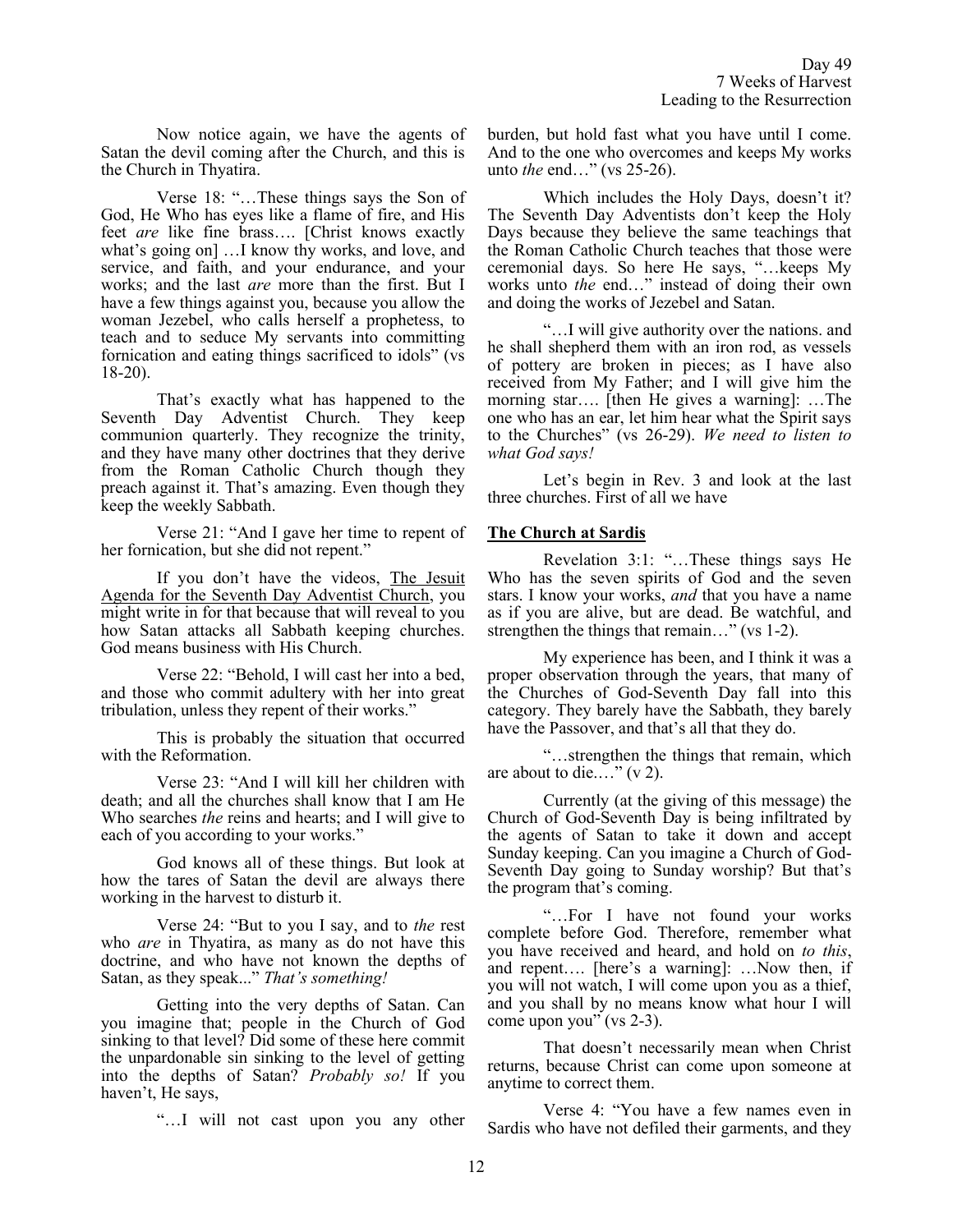shall walk with Me in white because they are worthy."

It looks like those who are truly dead in Sardis will have committed the unpardonable sin.

# **The Church at Philadelphia**

Everyone wants to claim to be a Philadelphian but they don't want to do the works of a Philadelphian. As a matter of fact, most of those who claim to be a Philadelphian Church are run by a hierarchy, which God hates, and are run by fear, which God hates. The Church of Philadelphia is the church of brotherly love, and it's the church of brotherly love because it loves God first.

Verse 7: "And to the angel of the Church in Philadelphia, write: "These things says the Holy One, the One Who *is* true; the One Who has the key of David, Who opens and no one shuts, and Who shuts and no one opens."

The Philadelphians wait on God to open the door. They keep knocking but they wait till God opens the door.

Verse 8: "I know your works. Behold, I have set before you an open door, and no one has the power to shut it because you have a little strength, and have kept My Word, and have not denied My name"—*kept all of His Word!* Christ does not tell this church to repent either.

Verse 9: "Behold, I will make those of the synagogue of Satan, who proclaim themselves to be Jews and are not, but do lie. Behold, I will cause them to come and worship before your feet, and to know that I have loved you."

Here Satan is after the Church at Philadelphia but does not get in and deceive it because the Church at Philadelphia are the seed sown in the good ground that brings forth the fruit thirty-fold, sixty-fold, a hundred-fold.

Verse 10: "Because you have kept the Word of My patience, I also will keep you from the time of temptation, which *is* about to come upon the whole world to try those who dwell on the earth."

So we've got *all the world*, and then reemphasized *upon the earth*. This great temptation, which is coming, is going to be the receiving of *the mark of the beast*. {Note message: *The Temptation To Try The Whole World*}*.* Notice again, Christ does not tell this Church to repent.

Verse 11: "Behold, I am coming quickly; hold fast that which you have…"

We are always to hold fast the Word of God, and today we have the Word of God as never before. We need to hold fast to all of it and let none of it fall to the ground, let none of it be subverted by the agents of Satan the devil. *We need to stand for the Truth, and stand for it at all times!* 

Verse 11: "Behold, I am coming quickly; hold fast that which you have so that no one may take away your crown."

Satan's ministers are out there and they want to take your crown. That means they want to keep you from attaining the Kingdom of God, and the reward, and the blessing, and eternal life. That's what they are after. So, you see the stakes of what we are confronting here are very, very high.

Verse 12: "The one who overcomes will I make a pillar in the Temple of My God, and he shall not go out anymore; and I will write upon him the name of My God and the name of the city of My God, the New Jerusalem, which will come down out of heaven from My God; and *I will write upon him* My new name. The one who has an ear, let him hear what the Spirit says to the churches" (vs 12-13).

The only way that a person or a church is a church with the Philadelphia attitude is one that loves God, loves the brethren, patiently keeps His Word, and holds fast to all of it.

# **The Church of Laodicea**

Now then, let's look at the poor Laodiceans here. the ones who are always beat upon. The reason that they are is because today we're living in a Laodicean age. We have so many things around us, we have all conveniences, we have things that can keep us busy, take our time, occupy us in doing everything. We get so wrapped up that it's hard to pray, it's hard to study because you're so busy doing things with things that you don't have time for God.

Verse 15: "I know your works that you are neither cold nor hot..."

They can't stand the harsh words of Christ. They have to have the bland words of a smooth preacher, saying you've got to be balanced. Being balanced is being lukewarm because you're neither hot, you're neither cold. What's going to happen because you are not hot or cold?

Verse 16: "So then, because you are lukewarm, and *are* neither cold nor hot, I will spew you out of My mouth."

That is for correction. I submit to you: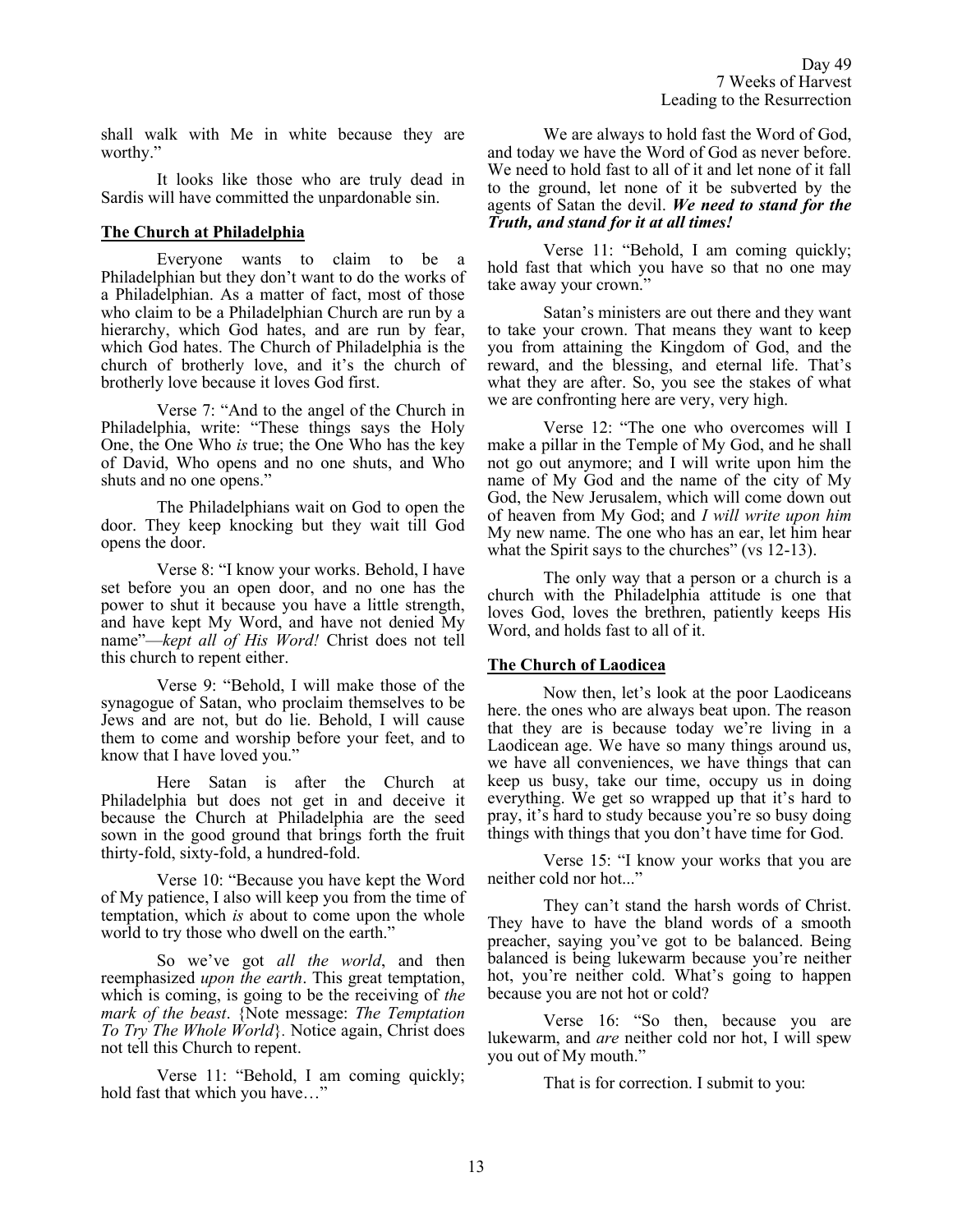- Has that not happened with the collapse of Worldwide Church of God?
- Where is it today? *No longer exists!*
- Is that not being spewed out of the mouth of God?

Verse 17: "For you say… [the 'yeah-buts' always talk back to God] …'I am rich…'"—*which is a blessing of God,* but not necessarily.

Satan can make you rich if you give in to him. After all, he told Christ, 'If You'll worship me I'll give you all the nations, all the power and wealth of them all.'

"…and have become wealthy, and have need of nothing'; and you do not understand that you are wretched, and miserable, and poor, and blind, and naked"  $(v 17)$ .

Today we live in such an age of such deceit and confusion and everything to take away from God. So God gives counsel.

Verse 18: "I counsel you to buy from Me gold purified by fire…"

That's the true righteousness! But it's going to be by test, it's going to be by trial, it's going to be by fire

"…so that you may be rich; and white garments…" (v 18).

You're running around without being clothed in Christ, and yet, claiming that you are Christ's!

"…so that you may be clothed, and the shame of your nakedness may not be revealed; and to anoint your eyes with eye salve, so that you may see" (v 18).

In other words get some good eye opening repentance and Bible study and eye-salve so that your eyes are open "…so that you may see" so that you can understand what God wants for you.

Verse 19: "As many as I love, I rebuke and chasten…"

So when we are rebuked and chastened don't say, 'Oh woe is me.' Say, 'Thank You, Christ, because You love me."

"…Therefore, be zealous and repent" (v 19). *That's what we need to be*:

- zealous for God
- repenting to God
- doing the things that are right
- doing the things that are true
- holding fast to that which is good
- working and doing the things with the goods and the things that we have with us to do
- promote the Word of God
- promote the Truth of God
- promote the righteousness of God
- to build and support and to uplift the brethren

# *To help them likewise come to an attitude of repentance!*

Verse 20: "Behold, I stand at the door and knock…"

- we have the door of our mind
- standing at the door of the second return

"…If anyone hears My voice and opens the door… [the door of the mind, and if you will return and come back to God] …I will come into him… [with the power of the Holy Spirit] …and will sup with him, and he with Me. To the one who overcomes will I give *authority* to sit with Me in My Throne, even as I also overcame, and sat down with My Father in His Throne. The one who has an ear, let him hear what the Spirit says to the churches" (vs 20-22).

#### *The seven churches represent the seven weeks of harvest leading up to the resurrection. This is the church age!*

There is coming a time right in the future before the tribulation, and up into the beginning of the tribulation, that the church age ends. So come back tomorrow for the rest of the story.

Scriptures from *The Holy Bible in Its Original Order, A Faithful Version*

Scriptural References

- 1) Deuteronomy 16:9-12
- 2) Leviticus 23:9-11
- 3) John 20:11-17, 19
- 4) Luke 24:36-48
- 5) Leviticus 23:14-16
- 6) 1 Corinthians 15:20-23
- 7) Colossians 1:18
- 8) Matthew 13:10-13, 18-25, 27-30, 36-38
- 9) 1 John 3:4-11
- 10) Matthew 13:38-43
- 11) James 1:17
- 12) Hebrews 13:8
- 13) James 1:17-18
- 14) John 1:1
- 15) James 1:18
- 16) Hebrews 12:18-24
- 17) Revelation 2:1